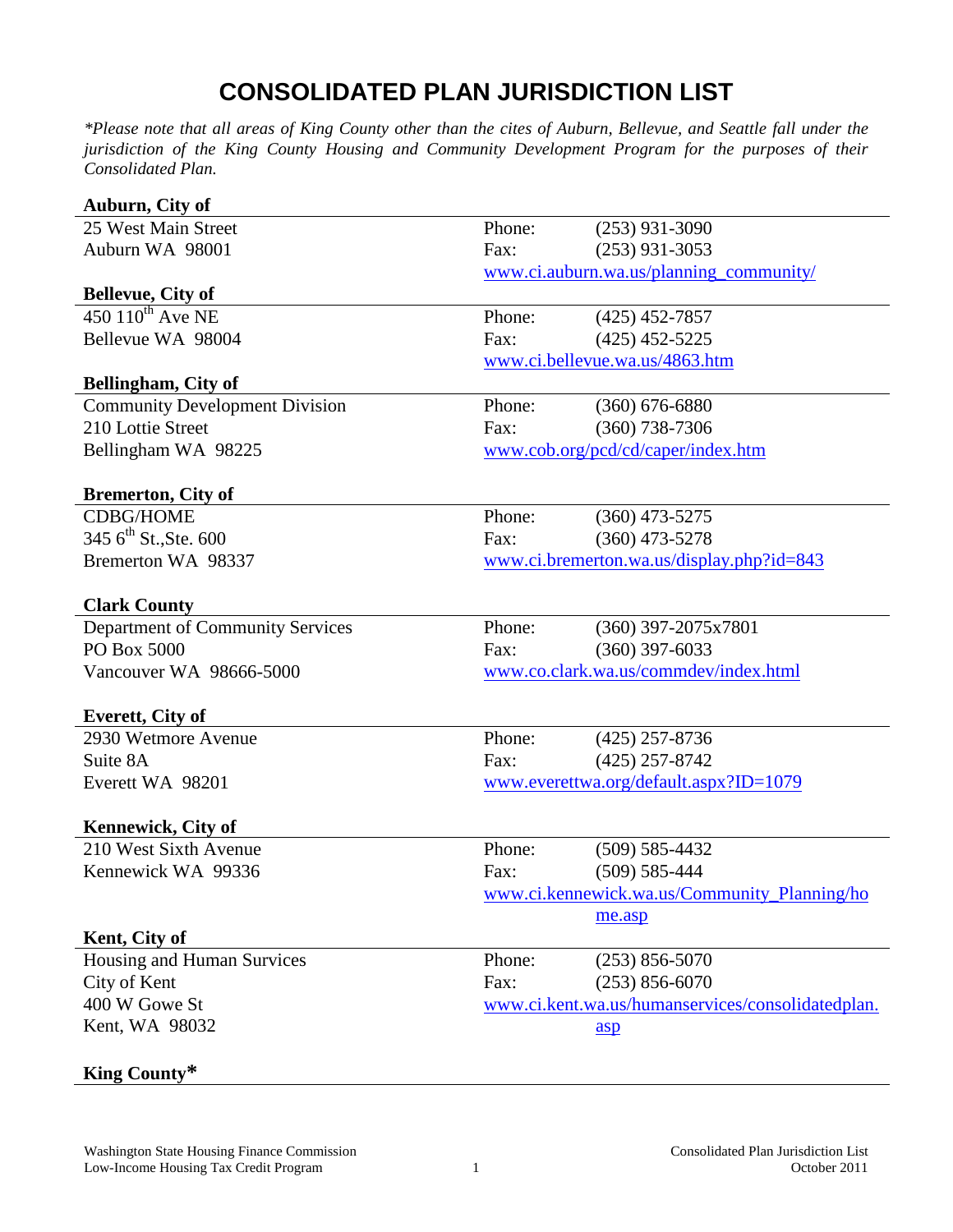| Housing and Community Development Program | Phone:                                            | $(206)$ 263-9032                                                                          |
|-------------------------------------------|---------------------------------------------------|-------------------------------------------------------------------------------------------|
| 401 $5^{\text{th}}$ Ave, Ste. 500         | Fax:                                              | $(206)$ 296-0229                                                                          |
| Seattle, WA 98104                         |                                                   | www.metrokc.gov/dchs/csd/Housing/ConsolidatedPl                                           |
|                                           |                                                   | an0509.htm                                                                                |
| <b>Kitsap County</b>                      |                                                   |                                                                                           |
| Dept. Community Development               | Phone:                                            | $(360)$ 337-7181                                                                          |
| 614 Division St. MS 36                    | Fax:                                              | $(360)$ 337-4925                                                                          |
| Port Orchard, WA 98366                    | www.kitsapgov.com/dcd/10year/default.htm          |                                                                                           |
|                                           |                                                   |                                                                                           |
| Olympia, City of                          |                                                   |                                                                                           |
| Community, Planning, & Development Dept.  | Phone:                                            | $(360)$ 753-8592                                                                          |
| PO Box 1967                               | Fax:                                              | $(360)$ 753-8087                                                                          |
| Olympia WA 98507-1967                     | www.ci.olympia.wa.us/cityservices/zoning/advancep |                                                                                           |
|                                           |                                                   | lanning/CompPlan.htm#top_page                                                             |
| Pasco, City of                            |                                                   |                                                                                           |
| Community & Economic Development          | Phone:                                            | $(509)$ 545-3441                                                                          |
| <b>PO Box 293</b>                         | Fax:                                              | $(509)$ 545-3499                                                                          |
| 525 N $3^{\text{rd}}$ Ave                 | www.ci.pasco.wa.us                                |                                                                                           |
| Pasco WA 99301                            |                                                   |                                                                                           |
|                                           |                                                   |                                                                                           |
|                                           |                                                   |                                                                                           |
| <b>Pierce County</b>                      |                                                   |                                                                                           |
| <b>Housing Programs</b>                   | Phone:                                            | $(253)$ 798-7038                                                                          |
| 3602 Pacific Ave., Ste 200                | Fax:                                              | $(253)$ 798-3999                                                                          |
| Tacoma WA 98418-7920                      |                                                   | www.co.pierce.wa.us/pc/abtus/ourorg/comsvcs/hous                                          |
|                                           |                                                   | ing/html/cs_home5.htm.                                                                    |
| <b>Richland, City of</b>                  |                                                   |                                                                                           |
| Planning & Redevelopment Division         | Phone:                                            | $(509)$ 942-7390                                                                          |
| 505 Swift Blvd                            | Fax:                                              | $(509)$ 942-5665                                                                          |
| Richland WA 99352                         |                                                   | www.ci.richland.wa.us/RICHLAND/Housing/index.                                             |
|                                           |                                                   | $cfm?PageNum=15$                                                                          |
| Seattle, City of                          |                                                   |                                                                                           |
| Human Services Dept                       | Phone:                                            | $(206) 684 - 0288$                                                                        |
| PO Box 34215                              | Fax:                                              | $(206) 684 - 0379$                                                                        |
| Seattle WA 98124-4725                     |                                                   | www.seattle.gov/humanservices/director/Consolidat                                         |
|                                           |                                                   | edPlan/default.htm                                                                        |
| <b>Snohomish County</b>                   |                                                   |                                                                                           |
| <b>Human Services</b>                     | Phone:                                            | $(425)$ 388-3411                                                                          |
| 3000 Rockefeller Avenue, Mailstop 304     | Fax:                                              | $(425)$ 388-3504                                                                          |
| Everett WA 98201                          |                                                   | www1.co.snohomish.wa.us/Departments/Human_Se<br>rvices/Divisions/OHHCD/Consolidated Plan/ |